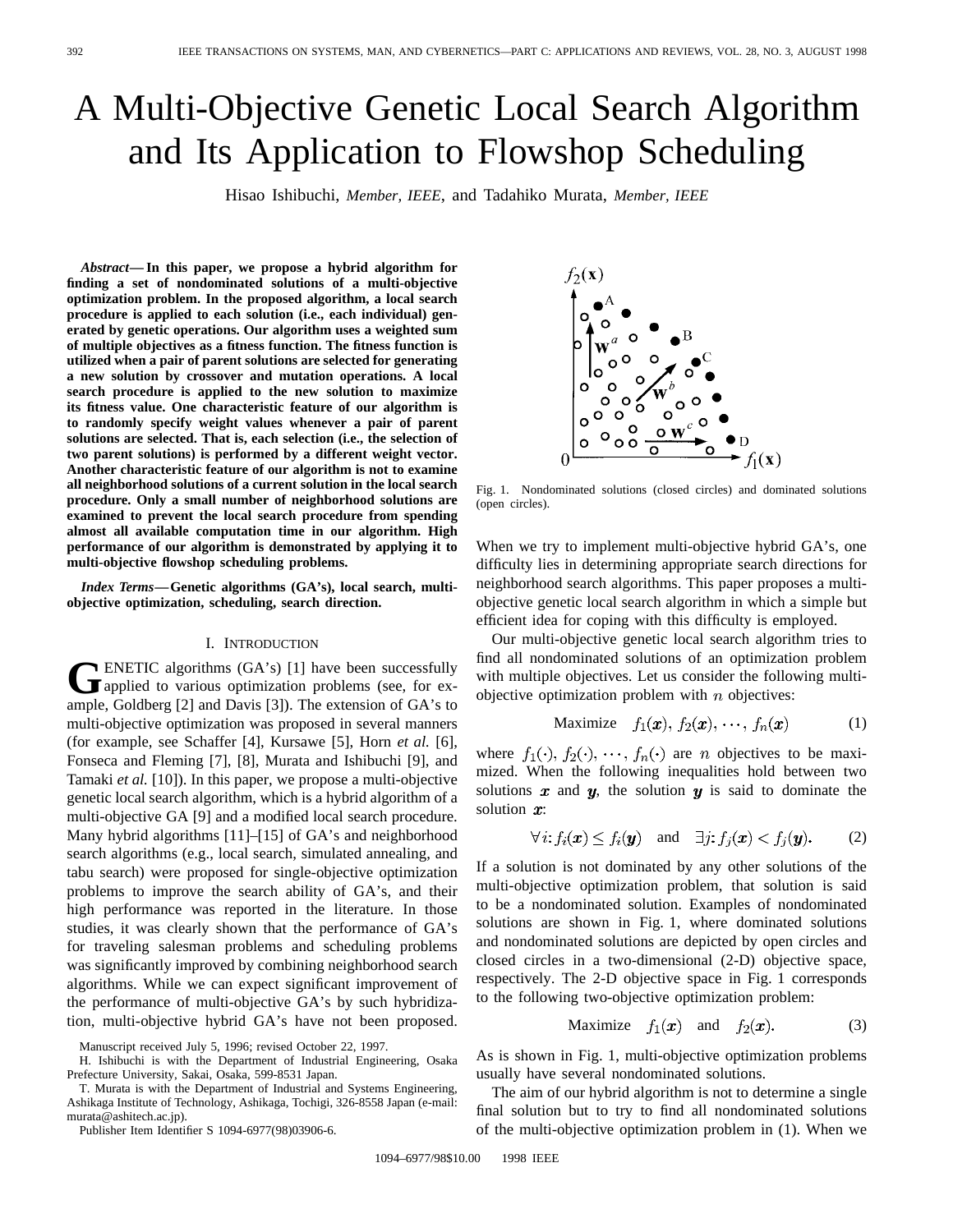apply GA's to the multi-objective optimization problem, we have to evaluate a fitness value of each solution. We define a fitness function of the solution  $x$  by the following weighted sum of the  $n$  objectives:

$$
f(\boldsymbol{x}) = w_1 f_1(\boldsymbol{x}) + w_2 f_2(\boldsymbol{x}) + \cdots + w_n f_n(\boldsymbol{x}) \qquad (4)
$$

where  $w_1, \dots, w_n$  are nonnegative weights for the *n* objectives, which satisfy the following relations:

$$
w_i \ge 0 \quad \text{for} \quad i = 1, 2, \cdots, n \tag{5}
$$

$$
w_1 + w_2 + \dots + w_n = 1. \tag{6}
$$

If we use constant weight values, the search direction by GA's is fixed. For example, the search direction  $\mathbf{w}^b$  in Fig. 1 corresponds to the weight vector  $\mathbf{w}^b = (w_1, w_2) = (0.5, 0.5)$ in the 2-D objective space. When the search direction is fixed, it is not easy to obtain a variety of nondominated solutions. In Fig. 1, GA's with the constant weight vector  $\mathbf{w}^b = (w_1, w_2) = (0.5, 0.5)$  may easily find the solutions B and C, but it is very difficult to find the solutions A and D.

An alternative approach is to choose one of the  $n$  objectives as a fitness function of each solution. For example, Schaffer [4] divided a population (i.e., a set of solutions) into  $n$ subpopulations, each of which was governed by one of the  $n$  objectives. Kursawe [5] suggested an idea to choose one of the  $n$  objectives according to the user definable probability assigned to each objective. Thus,  $GA$ 's had n search directions in Schaffer [4] and Kursawe [5]. We show the search directions  $w^a$  and  $w^c$  of these approaches in Fig. 1 for the case of the two-objective optimization problem in (3). As we can expect from Fig. 1, these approaches with the search directions  $w^a$ and  $\mathbf{w}^c$  can easily find the solutions A and D, but it is not easy to find the solutions B and C.

From the above discussions, we can see that neither the constant weight value approach nor the choice of one objective is appropriate for finding all of the nondominated solutions of the multi-objective optimization problem in (1). This is because various search directions are required to find a variety of nondominated solutions. In order to realize various search directions, we suggested an idea of randomly specified weight values in our former work [9]. The weight values were determined as

$$
w_i = random_i/(random_1 + \dots + random_n)
$$
  

$$
i = 1, 2, \dots, n
$$
 (7)

where  $random_1, random_2, \cdots, random_n$  are nonnegative random real numbers (or nonnegative random integers). It should be noted that the weight values are specified by (7) whenever a pair of parent solutions are selected for generating a new solution by a crossover operation. For example, when  $N$  pairs of parent solutions are selected for generate a new population,  $N$  different weight vectors are specified by  $(7)$ . This means that  $N$  search directions are utilized in a single generation of GA's. In other words, each selection (i.e., the selection of two parent solutions) is governed by its own fitness function.

In the multi-objective genetic local search algorithm in this paper, we use the same idea as in our former work [9]. That is, we specify the weight values by (7) whenever a pair of parent solutions are selected. These randomly specified weight values are also used in a local search procedure because the local search is performed to maximize the fitness function in (4). In our hybrid algorithm, the local search is applied to each new solution generated by the genetic operations (i.e., selection, crossover, and mutation). The fitness function of the new solution is defined by the weight values that were used for selecting its parent solutions. Thus, the search direction of the local search for each solution is determined by the fitness function used in the selection of its parent solutions. In this manner, each solution has its own direction of the local search. Thus, both the selection operation and the local search have various search directions in the  $n$ -dimensional objective space of the multi-objective optimization problem in (1).

Another issue to be addressed in the hybrid algorithm is how to divide the available computation time between the local search and the genetic operations. If we simply combine the local search with the genetic operations, almost all available computation time may be spent by the local search and only a few populations are generated by the genetic operations. This is because a time-consuming local search procedure is iterated for each solution generated by the genetic operations until a locally optimum solution is found. In order to prevent the local search from spending almost all available computation time, we propose an idea to restrict the number of solutions examined for each move in the local search. In conventional local search procedures, the local search is terminated when a better solution than the current one is not found by examining all neighborhood solutions. On the other hand, in our local search procedure, the local search is terminated when a better solution is not found by examining a prespecified number (say,  $k$ ) of randomly selected neighborhood solutions. That is, if there is no better solution among randomly selected  $k$ neighborhood solutions, the local search is terminated. When we assign a very small value to  $k$  (e.g.,  $k = 2$ ), the local search may be terminated soon. Thus, the local search does not spend a long computation time and the generation update by the genetic operations can be iterated many times. On the contrary, when we assign a large value to k (e.g.,  $k = 100$ ), almost all computation time may be spent by the local search and only a few populations can be generated by the genetic operations. In this manner, we can adjust the computation time spent by the local search.

The proposed hybrid algorithm is applied to multi-objective flowshop scheduling problems. Flowshop scheduling is one of the most well-known scheduling problems. Since Johnson's work [16], various scheduling criteria have been considered (see, for example, reviews by Baker and Scudder [17] and Dudek *et al.* [18]). Among them are makespan, maximum tardiness, total tardiness, maximum flowtime, and total flowtime. Several researchers extended single-objective flowshop scheduling problems to multi-objective problems. For example, Daniels and Chambers [19] considered the tradeoff between the makespan and the maximum tardiness. Rajendran [20] proposed a branch-and-bound algorithm and two heuristic algorithms to minimize the total flowtime with a constraint condition on the makespan. Morizawa *et al.* [21]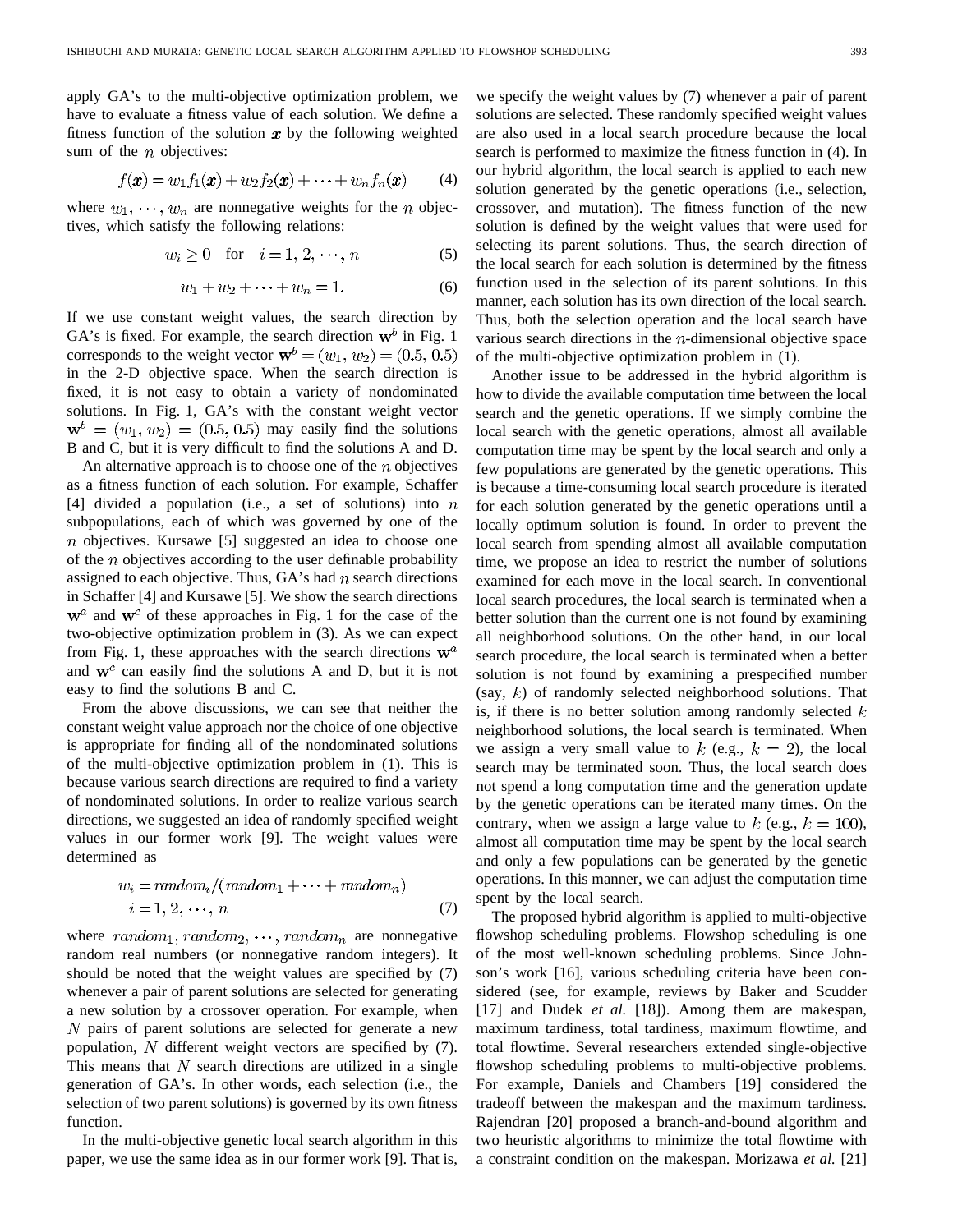proposed a modified random sampling method for obtaining a set of nondominated solutions of a flowshop scheduling problem with two objectives: to minimize the makespan and the maximum tardiness. A three-objective flowshop scheduling problem was considered in Morizawa *et al.* [22], where the makespan, the maximum tardiness, and the total flowtime were used as scheduling criteria. In this paper, we apply our hybrid algorithm to the two-objective and three-objective flowshop scheduling problems in Morizawa *et al.* [21], [22]. By computer simulations on randomly generated test problems, we compare our hybrid algorithm with other multi-objective genetic algorithms and a random sampling technique. While various approaches have been proposed for multi-objective flowshop scheduling problems, they are special-purpose algorithms. That is, each algorithm is only applicable to a special flowshop scheduling problem because it was tailored by utilizing domain knowledge. For example, some algorithms are only applicable to two-machine problems. Other algorithms can handle only the makespan and the total tardiness as objective functions. One advantage of our hybrid algorithm over those approaches is its generality. That is, it is a generalpurpose algorithm applicable to any multi-objective flowshop scheduling problems with many machines and many objectives. Actually, our hybrid algorithm is applicable to not only flowshop scheduling problems, but also to any other multi-objective optimization problems by adjusting genetic operations and a local search procedure.

The organization of this paper is as follows. Section II explains each step of the proposed hybrid algorithm. Section III illustrates the proposed algorithm by small-size multi-objective optimization problems. Section III also demonstrates that the proposed algorithm can find nondominated solutions of a multi-objective optimization problem with a nonconvex feasible region in the objective space. Section IV compares the proposed algorithm with other multi-objective GA's by applying them to multi-objective flowshop scheduling problems. High performance of the proposed algorithm is demonstrated by various computer simulations. Section V concludes this paper.

#### II. PROPOSED ALGORITHM

In this section, we propose a hybrid algorithm to find all nondominated solutions of the  $n$ -objective optimization problem in (1): Maximize  $f_1(\mathbf{x}), f_2(\mathbf{x}), \dots, f_n(\mathbf{x})$ .

## *A. Selection Operation*

When a pair of parent solutions are to be selected from a current population  $\Psi$  for generating an offspring by a crossover operation, first the *n* weight values  $(w_1, w_2, \dots, w_n)$  are randomly specified by (7) and then a fitness value of each solution  $x$  in the current population  $\Psi$  is calculated as the weighted sum of the  $n$  objectives by (4). The selection probability  $P(x)$  of each solution x is defined by the roulette wheel selection using the linear scaling (see Goldberg [2]) as

$$
P(\mathbf{x}) = \frac{f(\mathbf{x}) - f_{\min}(\Psi)}{\sum_{\mathbf{x} \in \Psi} \{f(\mathbf{x}) - f_{\min}(\Psi)\}}
$$
(8)



Fig. 2. Various search directions of our hybrid algorithm.

where  $f_{\text{min}}(\Psi)$  is the fitness value of the worst solution in the current population  $\Psi$ . That is,  $f_{\min}(\Psi) = \min\{f(\mathbf{x}) | \mathbf{x} \in \Psi\}.$ According to this selection probability, a pair of parent solutions are selected from the current population  $\Psi$ .

An offspring (i.e., a new solution) is generated by a crossover operation from the selected pair of parent solutions. Then a mutation operation is applied to the new solution. A local search procedure is applied to the new solution after the mutation. The local search tries to maximize the fitness value [i.e., the weighted sum of the *n* objectives defined by (4)] of the new solution. This means that the direction of the local search of the new solution is defined by the weight values used in the selection of its parent solutions.

When another pair of parent solutions are selected, we randomly specify the *n* weight values  $(w_1, w_2, \dots, w_n)$  again. That is, we use a different weight vector for the selection of each pair of parent solutions. Because the local search for a new solution uses the same weight values as in the selection of its parent solutions, each new solution has its own local search direction. Thus, the selection and the local search in our hybrid algorithm have various search directions, as shown in Fig. 2.

## *B. Local Search Procedure*

As is explained in the above, a local search procedure is applied to each new solution generated by the genetic operations (i.e., selection, crossover, and mutation) to maximize its fitness value  $f(x)$  in (4). The local search is also applied to elite solutions inherited from previous populations.

Generally, a local search procedure can be written as follows.

*Local Search Procedure:*

- Step 0) Specify an initial solution  $x$ .
- Step 1) Examine a neighborhood solution  $y$  of the current solution  $x$ .
- Step 2) If y is a better solution than x [i.e.,  $f(x) < f(y)$ ], replace the current solution  $x$  with  $y$  (i.e., let  $\mathbf{x}$ :  $= \mathbf{y}$  and return to Step 1).
- Step 3) If all of the neighborhood solutions of the current solution  $x$  have been already examined (i.e., if there is no neighborhood solution that improves  $x$ ), end this procedure. Otherwise, return to Step 1) [i.e., another neighborhood solution is examined in Step 1)].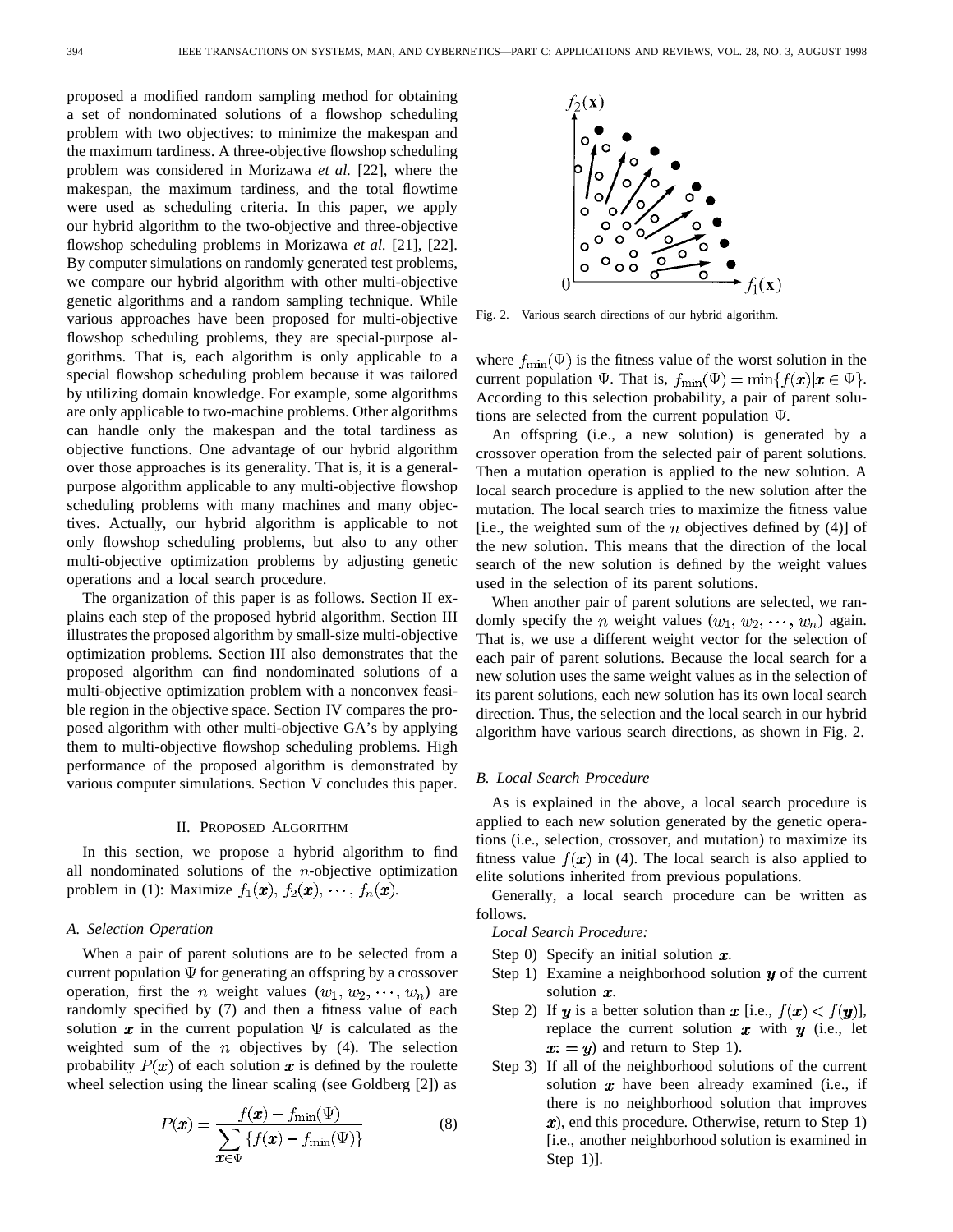As we can see from Step 3), this local search procedure is terminated when there is no better solution in the neighborhood of the current solution  $x$ . This means that all of the neighborhood solutions of the current solution  $x$  should be examined before the procedure is terminated. Therefore, the total number of solutions examined by this local search procedure for a single initial solution is more than or equal to the number of neighborhood solutions. For example, if we define the neighborhood solutions by exchanging arbitrarily two jobs for a flowshop scheduling problem with 20 jobs, the number of the neighborhood solutions is  $_{20}C_2 = 190$ . This means that at least 190 solutions are examined before the local search procedure is terminated for a single initial solution. Therefore, almost all available computation time is spent by the local search procedure if we apply this local search procedure to each new solution generated by the genetic operations in our hybrid algorithm.

If we want to efficiently utilize the global search ability of GA's in our hybrid algorithm, we have to reduce the computation time spent by the local search. This can be realized by restricting the number of neighborhood solutions examined by the local search procedure. In our hybrid algorithm, we use the following modified local search procedure.

*Modified Local Search Procedure:*

- Step 0) Specify an initial solution  $x$ .
- Step 1) Examine a neighborhood solution  $y$  of the current solution  $x$ .
- Step 2) If  $y$  is a better solution than  $x$ , replace the current solution  $x$  with  $y$  and return to Step 1).
- Step 3) If randomly chosen  $k$  neighborhood solutions of the current solution  $x$  have been already examined (i.e., if there is no better solution among the examined k neighborhood solutions of  $\boldsymbol{x}$ ), end this procedure. Otherwise, return to Step 1).

This algorithm is terminated if no better solution is found among  $k$  neighborhood solutions that are randomly selected from the neighborhood of the current solution. Therefore, if we use a very small value of  $k$  (e.g.,  $k = 2$ ), the local search procedure may be terminated soon. On the contrary, if we use a large value of  $k$  (e.g.,  $k = 100$ ), the local search procedure examines many solutions. In this manner, we can adjust the computation time spent by the local search procedure in our hybrid algorithm.

## *C. Elitist Strategy*

Our hybrid algorithm stores two sets of solutions: a current population and a tentative set of nondominated solutions. After the local search, the current population is replaced with the improved population by the local search (i.e., the current population is improved by the local search) and then the tentative set of nondominated solutions is updated by the new current population. That is, if a solution in the current population is not dominated by any other solutions in the current population and the tentative set of nondominated solutions, this solution is added to the tentative set. Then all solutions dominated by the added one are eliminated from the tentative set. In this manner, the tentative set of



Fig. 3. Update of the two sets of solutions stored in our hybrid algorithm.

nondominated solutions is updated at every generation in our hybrid algorithm.

From the tentative set of nondominated solutions, a few solutions are randomly selected as initial solutions of the local search. That is, the local search is applied to the selected nondominated solutions as well as new solutions generated by the genetic operations. The direction of the local search for each nondominated solution is determined by the fitness function (i.e., the weighted sum of the  $n$  objectives) used in the selection of its parent solutions. If a nondominated solution does not have parent solutions (i.e., if a nondominated solution is a randomly generated initial solution), random weight values are assigned to that nondominated solution to perform the local search. The randomly selected nondominated solutions may be viewed as kinds of elite solutions because they are added to the current population with no genetic operations. Update of the current population and the tentative set of nondominated solutions are illustrated in Fig. 3.

## *D. Multi-Objective Genetic Local Search Algorithm*

Let us denote the population size by  $N_{\text{pop}}$ . We also denote the number of nondominated solutions added to the current population by  $N_{\text{elite}}$  (i.e.,  $N_{\text{elite}}$  is the number of elite solutions, see Fig. 3). Our hybrid algorithm can be written as follows.

- Step 0) Initialization: Randomly generate an initial population of  $N_{\rm pop}$  solutions.
- Step 1) Evaluation: Calculate the values of the  $n$  objectives for each solution in the current population, and then update the tentative set of nondominated solutions.
- Step 2) Selection: Repeat the following procedures to select ( $N_{\text{pop}} - N_{\text{elite}}$ ) pairs of parent solutions.
	- a) Randomly specify the weight values  $w_1$ ,  $w_2, \dots, w_n$  in the fitness function (4) by (7).
	- b) According to the selection probability in (8), select a pair of parent solutions.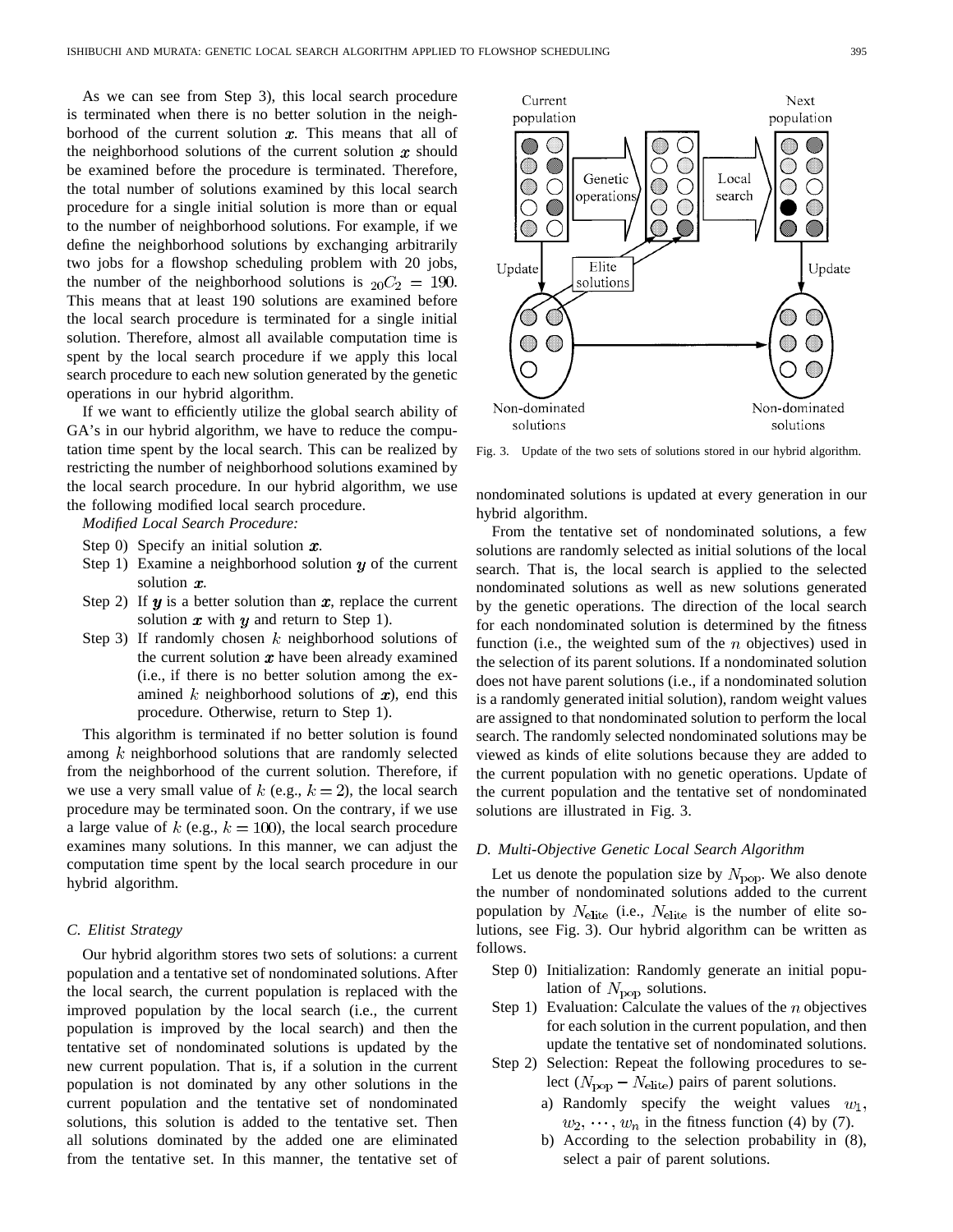TABLE I PROCESSING TIME OF EACH JOB ON EACH MACHINE IN THE TEN-JOB AND FIVE-MACHINE TEST PROBLEM

|           | Job | Job 2 | Job 3 | Job 4 | Job 5 | Job 6 | Job 7 | Job 8 | Job 9 | Job $10$ |
|-----------|-----|-------|-------|-------|-------|-------|-------|-------|-------|----------|
| Machine   | 37  |       | 61    | 47    | 62    | 61    |       | 97    | 26    |          |
| Machine 2 |     |       | 87    | 45    | 59    | 24    |       | 34    | 20    | 28       |
| Machine 3 | 10  | 42    | 66    | 75    | 41    | 24    |       | 36    | 85    | 74       |
| Machine 4 | 51  | ı۹    | 23    | 85    | 86    | 81    | 93    |       | 75    | 23       |
| Machine 5 | 33  | 45    | 58    | 97    | 91    | 85    | 30    | 38    |       |          |

- Step 3) Crossover and Mutation: Apply a crossover operator to each of the selected  $(N_{\text{pop}}-N_{\text{elite}})$  pairs of parent solutions. A new solution is generated from each pair of parent solutions. Then apply a mutation operator to the generated new solutions.
- Step 4) Elitist Strategy: Randomly select  $N_{\text{elite}}$  solutions from the tentative set of nondominated solutions, and then add the selected  $N_{\text{elite}}$  solutions to the  $(N_{\text{pop}}-N_{\text{elite}})$  solutions generated in Step 3) to construct a population of  $N_{\text{pop}}$  solutions.
- Step 5) Local Search: Apply the modified local search procedure in Section II-B to all  $N_{\text{pop}}$  solutions in the current population. The search direction of the local search for each solution is specified by the weight values in the fitness function by which its parent solutions were selected. The current population is replaced with the  $N_{\text{pop}}$  solutions improved by the local search.
- Step 6) Termination Test: If a prespecified stopping condition is satisfied, end the algorithm. Otherwise, return to Step 1).

## III. ILLUSTRATION OF THE PROPOSED ALGORITHM

In this section, we illustrate the proposed hybrid algorithm by applying it to a small size flowshop scheduling problem and a simple test problem with a nonconvex feasible region.

## *A. Application to a Flowshop Scheduling Problem*

We generated a ten-job and five-machine flowshop scheduling problem as a small-size test problem for illustrating our hybrid algorithm. The processing time of each job on each machine was specified as a random integer in the interval [1, 99]. The due date of each job was specified as follows.

- 1) Randomly generate a sequence of the ten jobs.
- 2) Calculate the completion time of each job when the given jobs are processed in the sequence specified in 1).
- 3) Specify the due date of each job by

$$
d_j = c_j + \text{random}[-100, 100] \tag{9}
$$

where  $d_j$  is the due date of job j,  $c_j$  is the completion time of job j, and random  $[-100, 100]$  is a random integer in the interval  $[-100, 100]$ .

We show the processing time and the due date of each job specified in this manner in Tables I and II, respectively.

For the test problem in Tables I and II, we use two scheduling criteria: the makespan and the maximum tardiness, which

TABLE II DUE DATE OF EACH JOB IN THE TEN-JOB AND FIVE-MACHINE TEST PROBLEM

| Job L |     |     |     | Job 2 Job 3 Job 4 Job 5 Job 6 Job 7 Job 8 Job 9 |  | I <sub>0</sub> h <sub>10</sub> |
|-------|-----|-----|-----|-------------------------------------------------|--|--------------------------------|
|       | 431 | 369 | 626 | 597                                             |  |                                |



Fig. 4. Two-point crossover.

were considered in Morizawa *et al.* [21]. Because the variance of the makespan is much smaller than that of the maximum tardiness, we normalize these two scheduling criteria and specify the following two objectives:

$$
f_1(x) = 5 \times \text{(makespan)}\tag{10}
$$

$$
f_2(x) = 2 \times (maximum \tardiness)
$$
 (11)

where  $x$  is a feasible solution of the flowshop scheduling (i.e.,  $x$  is a permutation of the given jobs). Constant multipliers in (10) and (11) were introduced to handle the two scheduling criteria equally. Using (10) and (11), our test problem can be written as follows.

*Test Problem 1:*

Minimize 
$$
f_1(x)
$$
 and  $f_2(x)$ .

Because these two objectives should be minimized, we define the fitness function as

$$
f(x) = -w_1 f_1(x) - w_2 f_2(x).
$$
 (12)

This fitness function is used in the selection and the local search of our hybrid algorithm.

As a crossover operator, we used a two-point crossover illustrated in Fig. 4. A single offspring is generated from two parent solutions, as shown in Fig. 4. As a mutation operator, we use a shift mutation illustrated in Fig. 5, where a randomly selected job is removed and inserted into a randomly selected position. High performance of these genetic operators was demonstrated in Murata and Ishibuchi [15] for single-objective flowshop scheduling problems to minimize the makespan. For the local search, we defined neighborhood solutions by the shift mutation. That is, neighborhood solutions of the current solution  $x$  are generated by a single application of the shift mutation to  $x$ . The total number of the neighborhood solutions of x is  $(n-1)^2$  for *n*-job flowshop scheduling problems (i.e., 81 for our ten-job test problem). The neighborhood structure defined by the shift mutation was often used for tabu search algorithms and simulated annealing algorithms (see, for example, Taillard [23], Osman and Potts [24], and Ishibuchi *et al.* [25]).

We applied the proposed hybrid algorithm to Test Problem 1 with the following parameter specifications: population size: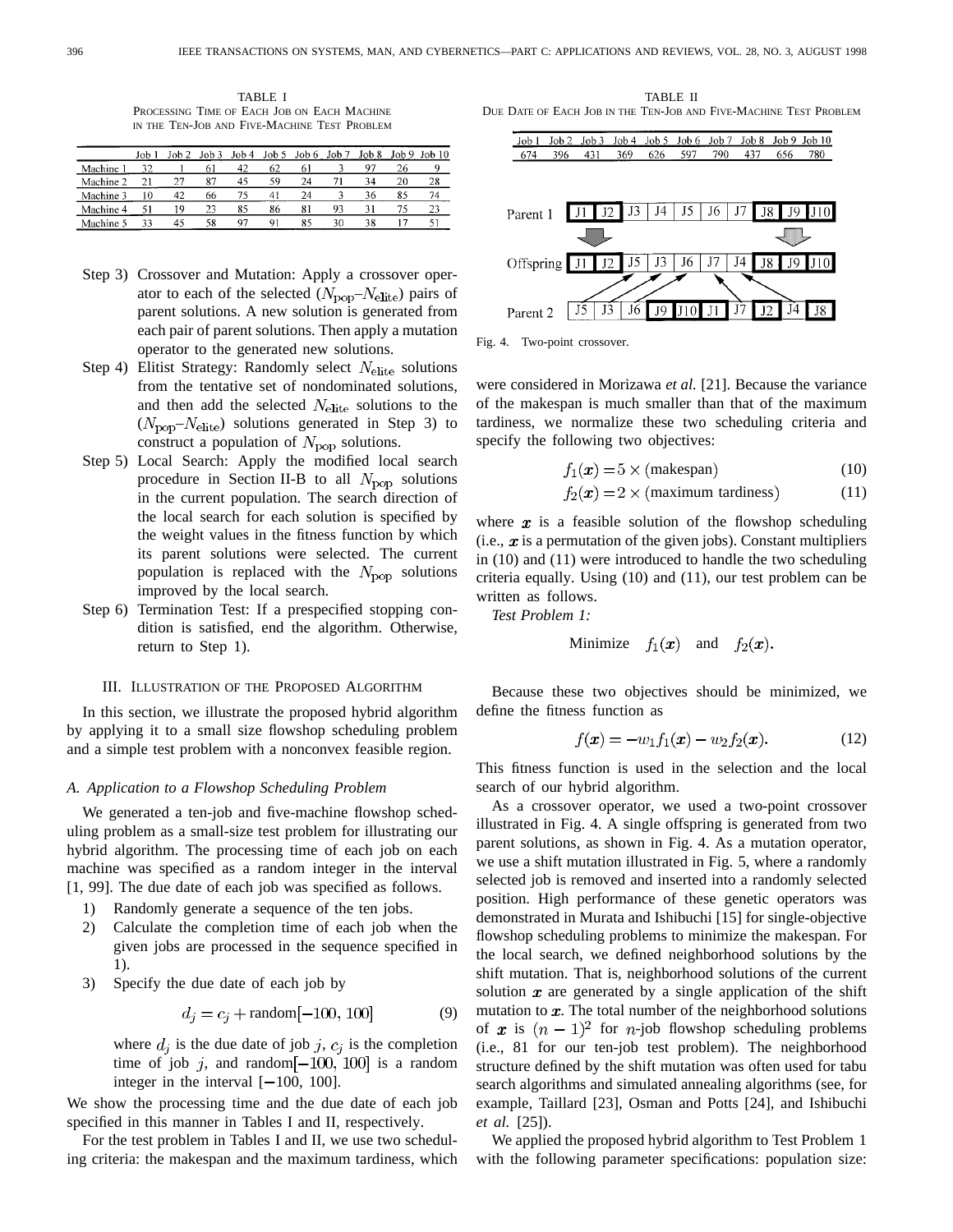

Fig. 5. Shift mutation.



Fig. 6. Initial population and the tentative set of nondominated solutions.

 $N_{\text{pop}} = 20$ , crossover probability: 0.9, mutation probability for each string: 0.3, number of elite solutions:  $N_{\text{elite}} = 3$ , number of neighborhood solutions examined for each move in the local search:  $k = 2$ , and stopping condition: evaluation of 10 000 solutions. It should be noted that the mutation probability is assigned not to each position of a string but to each string (i.e., to each solution), as in many GAs' applications to permutation problems (e.g., TSP).

Now we illustrate our hybrid algorithm in Section II-D by our test problem. In Step 0), our hybrid algorithm randomly generates 20 initial solutions. Then each solution is evaluated in Step 1). We show each solution in the 2-D objective space in Fig. 6. Our hybrid algorithm also updates the tentative set of nondominated solutions in Step 1). Nondominated solutions in the initial population, which are indicated in Fig. 6, are stored as the initial tentative set of nondominated solutions.

In Step 2),  $N_{\text{pop}} - N_{\text{elite}} = 17$  pairs of parent solutions are selected from the current population by randomly specifying the weight values  $(w_1, w_2)$  17 times. For example, a pair of parent solutions are selected with the weight values  $w_1 = 0.503$  and  $w_2 = 0.497$ . Those parent solutions are shown in Fig. 7. In Step 3), the two-point crossover and the shift mutation are applied to the selected 17 pairs of parent solutions with the prespecified crossover and mutation probabilities. Thus, 17 new solutions are generated. In Step 4),  $N_{\text{elite}}$  solutions (i.e., three solutions) are randomly selected from the tentative set of nondominated solutions and added to the set of the 17 new solutions to form a population of 20 solutions. In Step 5), the modified local search procedure in Section II-B is applied to each solution with  $k = 2$ . In Fig. 7, we show a new solution generated by the crossover and the mutation. Because the parent solutions of this new solution in Fig. 7 were selected with the weight values  $w_1 = 0.503$ and  $w_2 = 0.497$ , these weight values are also used in the



Fig. 7. Pair of selected solutions and their offspring generated by the genetic operations.



Fig. 8. Population before the local search (i.e., after the genetic operations) and after the local search.

local search in Step 5) for the new solution. That is, the local search is applied to the new solution in Fig. 7 to maximize the following fitness function:

$$
f(\mathbf{x}) = -w_1 f_1(\mathbf{x}) - w_2 f_2(\mathbf{x})
$$
  
= -0.503f\_1(\mathbf{x}) - 0.497f\_2(\mathbf{x}). (13)

In Fig. 8, we show the population of 20 solutions before the local search (i.e., closed circles) and after the local search (i.e., open circle). That is, the 20 solutions denoted by closed circles are used as initial solutions of the local search and the 20 solutions denoted by open circles are obtained by the local search. From the comparison between Figs. 6 and 8, we can see that the quality of the solutions was improved by the genetic operations and the local search.

The above procedures [i.e., steps 1)–5)] were iterated until the prespecified stopping condition was satisfied (i.e., until 10 000 solutions were examined). In our computer simulation, the hybrid algorithm was terminated after 158 iterations of the above procedure. Because each generation consisted of 20 solutions, we can see that  $20 \times 158 = 3016$  solutions were examined in the generation update by the genetic operations. The other solutions were examined during the local search.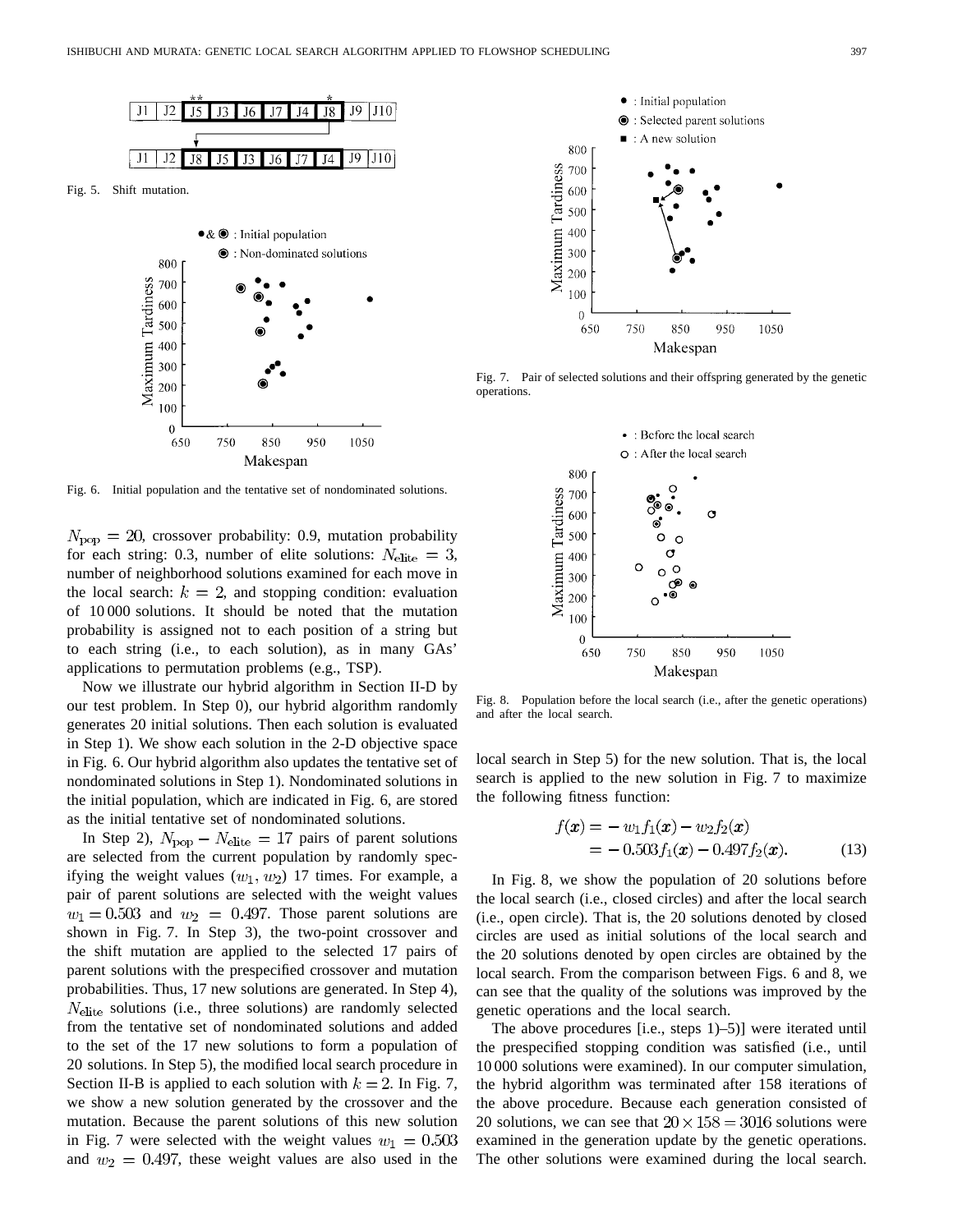

Fig. 9. Final population.



Fig. 10. Final set of nondominated solutions.

We show the final population in Fig. 9 and the final set of nondominated solutions in Fig. 10. Because our test problem is small, we can examine all feasible solutions (i.e., all permutations of ten jobs:  $10! = 3628800$  solutions). By such an enumeration method, we confirmed that all nondominated solutions of our test problem were obtained by the proposed hybrid algorithm. That is, 12 solutions in Fig. 10 are all nondominated solutions of our test problem.

In order to demonstrate the effect of the modification of the local search, we also applied the hybrid algorithm with the original local search procedure in Section II-B to our test problem. In the original local search procedure, all 81 neighborhood solutions of a current solution were examined for each move in the local search. The hybrid algorithm was iterated four times while 10 000 solutions were examined. This means that the generation update was iterated only four times. Thus, we can see that almost all of the computation time was spent by the local search. Three solutions out of the 12 nondominated solutions in Fig. 10 were not found by the hybrid algorithm with the original local search. From this result, we can see that the modification of the local search has a good effect on the performance of the hybrid algorithm.

For comparison, we also applied the vector evaluated genetic algorithm (VEGA) by Schaffer [4] and a constant weight genetic algorithm (CWGA). In Fig. 11, we show the search directions of the VEGA and the obtained nondominated solutions. We can see from Fig. 11 that all nondominated solutions were not found by the VEGA. This is because each of its



Fig. 11. Search directions of the VEGA and the obtained nondominated solutions.



Fig. 12. Search direction of the CWGA with  $w_1 = w_2 = 0.5$  and the obtained nondominated solutions.

search directions is parallel to one axis of the objective space, as shown in Fig. 11. On the other hand, we show the search direction of the CWGA with  $w_1 = w_2 = 0.5$  and the obtained nondominated solutions in Fig. 12. In the execution of the CWGA, we stored the tentative set of nondominated solutions in the same manner as in the proposed hybrid algorithm. From Figs 11 and 12, we can see that neither the VEGA nor the CWGA found all nondominated solutions. These results show the effectiveness of variable weight values in the proposed hybrid algorithm.

# *B. Application to a Test Problem with a Nonconvex Feasible Region*

Weighted-sum approaches usually do not work well for multi-objective optimization problems with nonconvex feasible regions in objective spaces. In this subsection, we demonstrate that the proposed hybrid algorithm can handle such a multi-objective optimization problem. As a test problem, let us consider the following two-objective optimization problem. *Test Problem 2:*

Minimize 
$$
f_1(\mathbf{x}) = 2\sqrt{x_1}
$$
 and  $f_2(\mathbf{x}) = x_1(1 - x_2) + 5$   
(14)  
subject to  $1 \le x_1 \le 4$  and  $1 \le x_2 \le 2$  (15)

where  $\mathbf{x} = (x_1, x_2)$ . This test problem was used for examining some multi-objective GA's in Tamaki *et al.* [10]. We show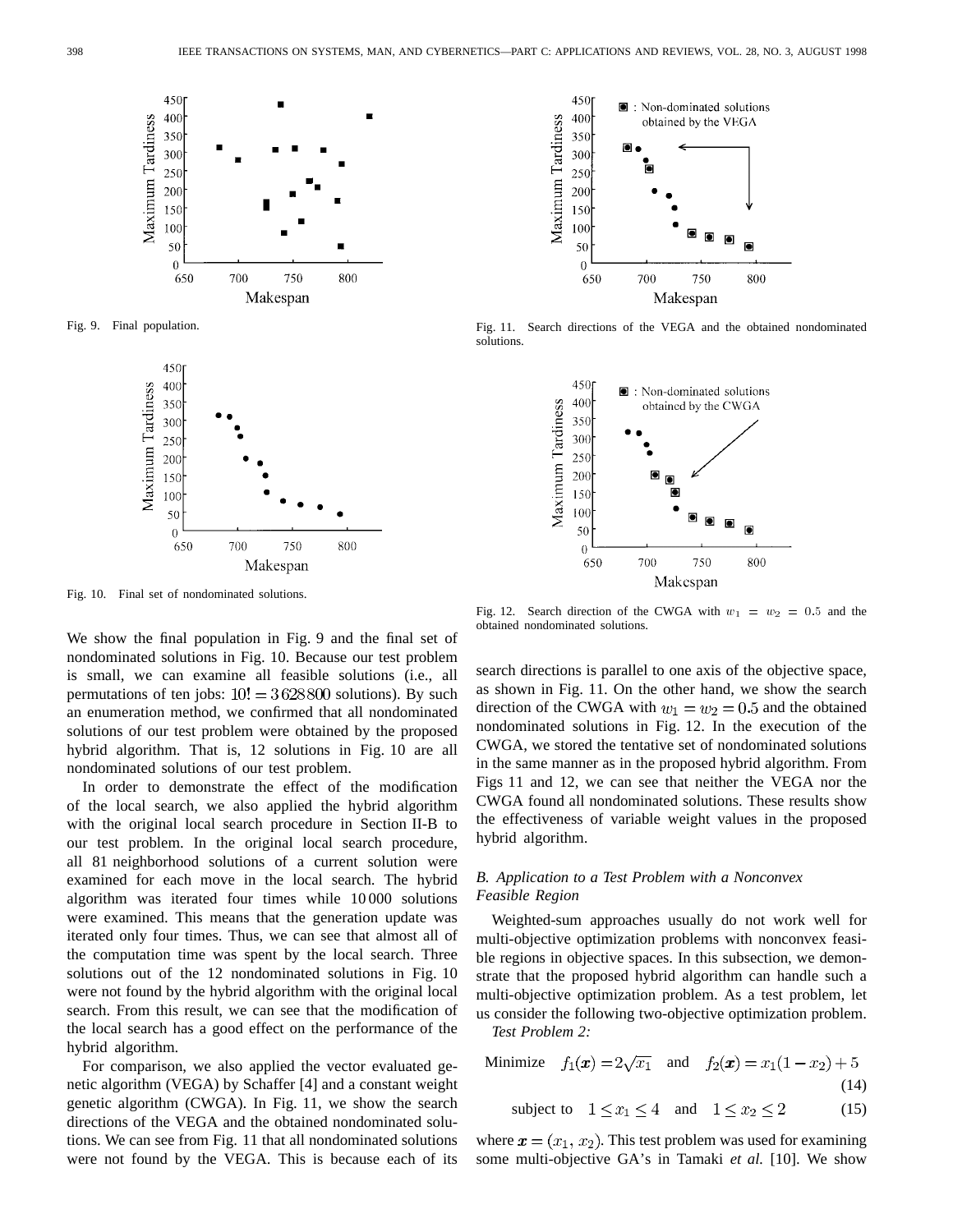

Fig. 13. Feasible region and nondominated solutions of Test Problem 2.

the feasible region of this test problem and the nondominated solutions in the 2-D objective space in Fig. 13. From Fig. 13, we can see that this test problem has the nonconvex feasible region.

Because the two objectives of Test Problem 2 should be minimized, we specified the fitness function of each solution  $x$  by (12), as in Test Problem 1. In the same manner as in Tamaki *et al.* [10], we denoted each decision variable  $x_i$  by a 10-bit string. For example

$$
x_1 = 1010101000
$$
 and  $x_2 = 1111010100.$  (16)

Thus, each solution  $\mathbf{x} = (x_1, x_2)$  of the test problem was denoted by a 20-bit string. For example

$$
x = 10101010001111010100.\t(17)
$$

For 20-bit strings, we used a two-point crossover and the standard bit mutation (i.e.,  $0 \rightarrow 1$  and  $1 \rightarrow 0$ ) in the same manner as in Tamaki *et al.* [10]. We applied the proposed algorithm to the test problem with the following parameter specifications: population size:  $N_{\text{pop}} = 100$ ; crossover probability: 0.9; mutation probability for each bit: 0.01; number of elite solutions:  $N_{\text{elite}} = 5$ ; number of neighborhood solutions examined for each move in the local search:  $k = 0$ ; and stopping condition: 20 generations. These parameter specifications are similar to those in Tamaki *et al.* [10]. Because this test problem is simple, we did not use the local search in the proposed method. Thus, we specified k as  $k = 0$ .

We show the final population and the final set of nondominated solutions in Figs. 14 and 15, respectively. From Fig. 15, we can see that nondominated solutions on the nonconvex surface of the feasible region were obtained by the proposed algorithm.

## IV. COMPARISON WITH OTHER APPROACHES

In this section, we examine the performance of the proposed hybrid algorithm by computer simulations on two-objective and three-objective flowshop scheduling problems.

## *A. Test Problems*

In the same manner as in Section III-A, we generated a 20-job and ten-machine flowshop scheduling problem. The size of this problem is much larger than that of Test Problem 1 in Section III-A. The total number of feasible solutions



Fig. 14. Final population.



Fig. 15. Final set of nondominated solutions.

(i.e., all permutations of 20 jobs) is over  $10^{18}$ . Thus, we cannot apply enumeration methods to this problem.

As scheduling criteria, we used the makespan, the maximum tardiness, and the total flowtime as in Morizawa *et al.* [21], [22]. Using these scheduling criteria, we specified the following three objectives:

$$
f_1(x) = 5 \times \text{(makespan)}\tag{18}
$$

$$
f_2(x) = 2 \times (maximum \tardiness)
$$
 (19)

$$
f_3(x) = 1 \times \text{(total flowtime)}.
$$
 (20)

In computer simulations, we examined the following test problems.

*Test Problem 3:*

Minimize 
$$
f_1(x)
$$
 and  $f_2(x)$ 

*Test Problem 4:*

Minimize 
$$
f_1(x)
$$
,  $f_2(x)$ , and  $f_3(x)$ 

Test Problem 3 seems to be the same as Test Problem 1 in Section III-A, but the problem size is different. Test Problem 3 is a 20-job and ten-machine problem, while Test Problem 1 was a ten-job and five-machine problem. For Test Problem 4, we used the following fitness function:

$$
f(x) = -w_1 f_1(x) - w_2 f_2(x) - w_3 f_3(x).
$$
 (21)

We applied the following four methods to these two test problems to compare their performance:

- 1) proposed hybrid algorithm with  $k = 2$  and  $N_{\text{elite}} = 3$ ;
- 2) VEGA in Schaffer [4];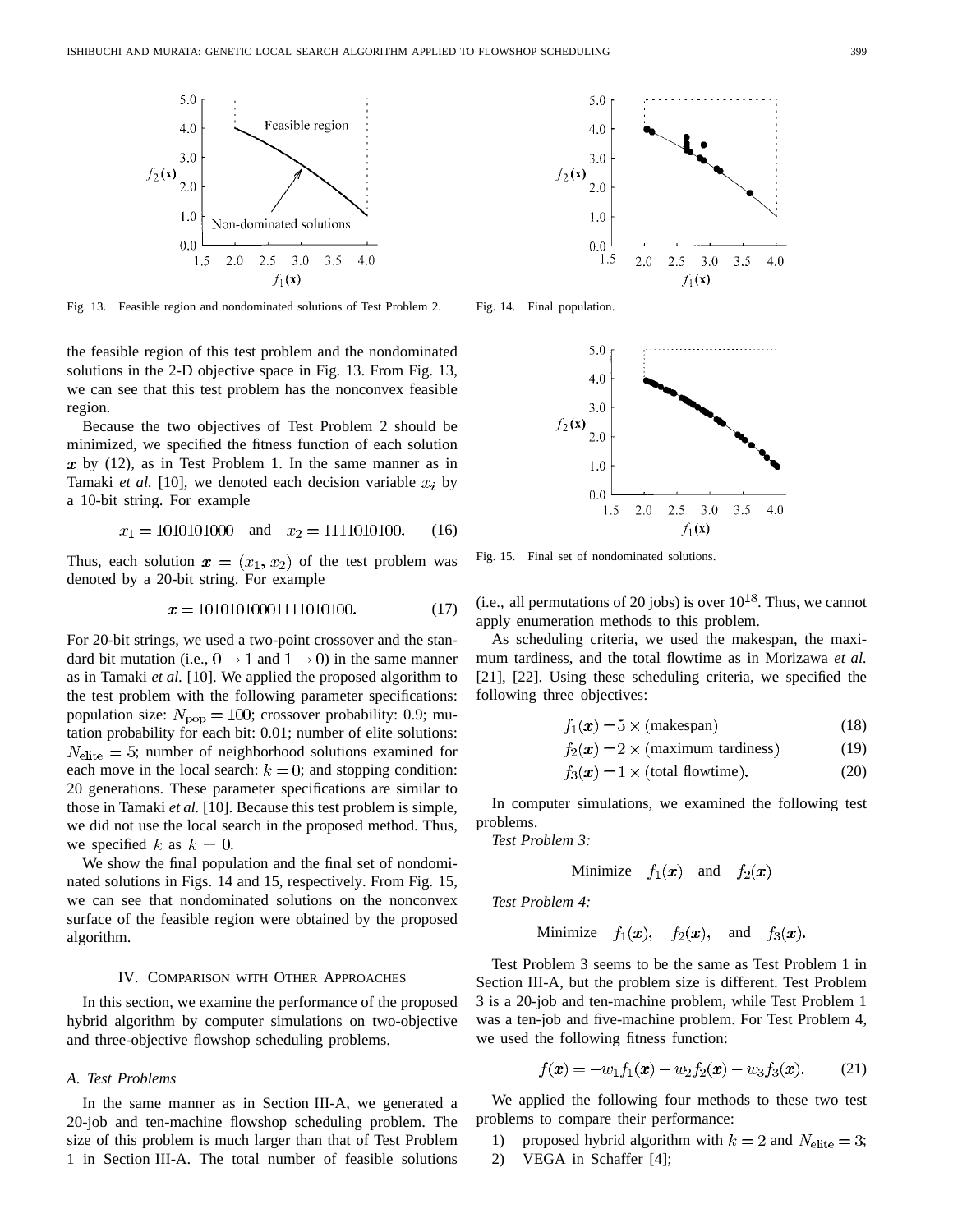

Fig. 16. Solutions obtained by the proposed hybrid algorithm and the random sampling method.

- 3) CWGA (the weight values were specified as  $w_1 =$  $w_2 = 0.5$  in Test Problem 3 and  $w_1 = w_2 = w_3 = 1/3$ in Test Problem 4);
- 4) random sampling method (a large number of feasible schedules are randomly generated and each schedule is evaluated in this method).

The first three methods were applied to the test problems with the same parameter specifications: population size:  $N_{\text{pop}} = 20$ ; crossover probability: 0.9; mutation probability for each string: 0.3; and stopping condition: evaluation of 100 000 solutions. In the random sampling method, we examined 2 000 000 feasible solutions of each test problem, which are 20 times as many as in the other three methods.

# *B. Simulation Results for Two-Objective Flowshop Scheduling Problems*

We applied the proposed hybrid algorithm, VEGA in Schaffer [4], CWGA, and the random sampling method to Test Problem 3. Nondominated solutions obtained by each method are shown in Figs. 16 and 17. From Figs. 16 and 17, we can see the following.

- 1) Some solutions obtained by the VEGA have very small values of the makespan, and others have very small values of the maximum tardiness (see Fig. 17). But no solutions obtained by the VEGA have very small values of both objectives if compared with nondominated solutions obtained by the proposed hybrid algorithm (see Fig. 16).
- 2) The variety of solutions obtained by the CWGA is not large (see Fig. 17).
- 3) The quality of solutions obtained by the random sampling method is very poor, while it examined much more solutions than the other three algorithms (see Fig. 16).

In order to clarify these observations, all solutions obtained by the four algorithms were compared with each other and only nondominated solutions among all obtained solutions were selected. Some solutions obtained by one algorithm were dominated by other solutions obtained by other algorithms. The number of the nondominated solutions is shown in Table III. From Table III, we can see the high performance of the proposed hybrid algorithm because many solutions



Fig. 17. Solutions obtained by the VEGA and the CWGA.

TABLE III SIMULATION RESULTS OF A SINGLE TRIAL OF EACH ALGORITHM FOR TEST PROBLEM 3

| Algorithm   | The number of obtained<br>solutions $(A)$ | The number of non-<br>dominated solutions (B) | Ratio:<br>B/A |
|-------------|-------------------------------------------|-----------------------------------------------|---------------|
| Hybrid      | 16                                        |                                               | 69%           |
| VEGA        |                                           |                                               | 54%           |
| <b>CWGA</b> |                                           |                                               | 44%           |
| Random      |                                           |                                               | 0%            |

TABLE IV AVERAGE RESULTS OVER 20 TRIALS OF EACH ALGORITHM FOR TEST PROBLEM 3

| Algorithm   | The number of obtained<br>solutions (A) | The number of non-<br>dominated solutions (B) | Ratio:<br>B/A |
|-------------|-----------------------------------------|-----------------------------------------------|---------------|
| Hybrid      | 18.60                                   | 15.50                                         | 82.5%         |
| VEGA        | 15.35                                   | 6.75                                          | 44.0%         |
| <b>CWGA</b> | 11.65                                   | 2.75                                          | 23.1%         |
| Random      | 10.65                                   | 0.00                                          | $0.0\%$       |

TABLE V AVERAGE CPU TIME OF EACH ALGORITHM FOR TEST PROBLEM 3

| .                       |         | $\overline{M}$<br>--------- | <b>Pandom</b> |
|-------------------------|---------|-----------------------------|---------------|
| <u>26.58</u><br>'feee 1 | thee su | coc.                        | x,            |

(i.e., 11 solutions: 69% of the obtained solutions) are not dominated by any other solutions.

Because all four algorithms are probabilistic search methods, their performance cannot be evaluated by a single trial. Thus, we applied each algorithm to Test Problem 3, 20 times. In each trial, obtained solutions by the four algorithms were compared in the same manner as in Table III. The average performance of each algorithm over the 20 trials is shown in Table IV. From Table IV, we can also see the high performance of the proposed hybrid algorithm.

The average CPU time of each algorithm is shown in Table V. From Table V, we can see that the average CPU times of the three GA's (i.e., the proposed hybrid algorithm, the VEGA, and the CWGA) were almost the same. This is because these three algorithms used the same stopping condition (i.e., evaluation of 100 000 solutions).

## *C. Simulation Results for Three-Objective Flowshop Scheduling Problems*

In the same manner as in Table IV, we applied the four algorithms to Test Problem 4, 20 times. Average results of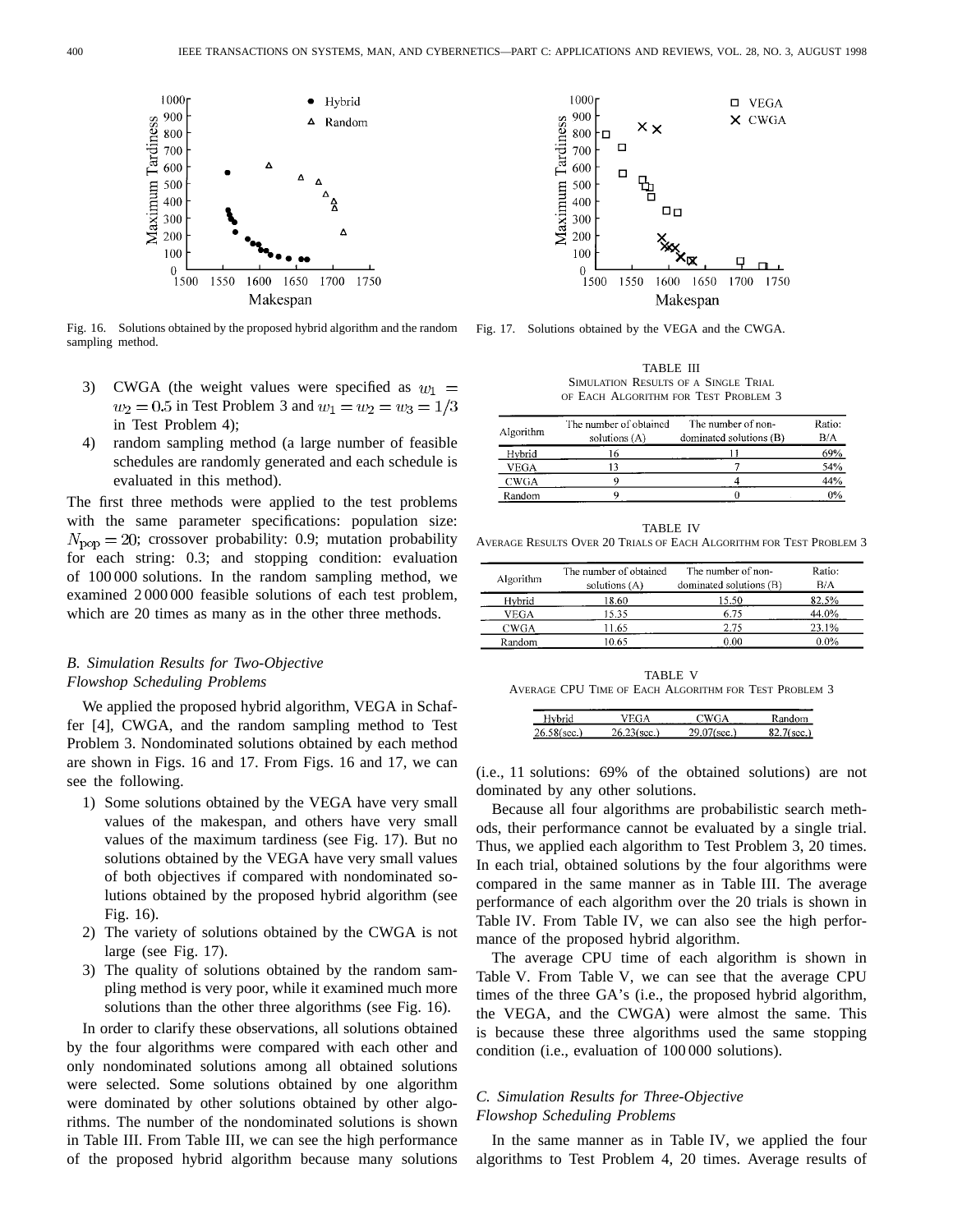TABLE VI AVERAGE RESULTS OF OVER 20 TRIALS OF EACH ALGORITHM FOR TEST PROBLEM 4

| Algorithm   | The number of obtained<br>solutions (A) | The number of non-<br>dominated solutions (B) | Ratio:<br>B/A |
|-------------|-----------------------------------------|-----------------------------------------------|---------------|
| Hybrid      | 93.75                                   | 86.85                                         | 92.8%         |
| VEGA        | 59.45                                   | 27.10                                         | 45.7%         |
| <b>CWGA</b> | 38.30                                   | 8.10                                          | 23.5%         |
| Random      | 29.70                                   |                                               | 0.0%          |

TABLE VII AVERAGE QUALITY OF THE SOLUTION SET OBTAINED BY EACH ALGORITHM

| $07^\circ$<br>.<br>- |  | ר נ |
|----------------------|--|-----|

the 20 trials of each algorithm are shown in Table VI. From Table VI, we can see the high performance of the proposed hybrid algorithm because many solutions (i.e., 92.8% of the obtained solutions by the hybrid algorithm) are not dominated by any other solutions.

Because it is not easy to compare nondominated solutions of Test Problem 4 by depicting them in the three-dimensional (3-D) objective space, we use an evaluation method in Esbensen [26] to measure the quality of a set of nondominated solutions obtained by each algorithm. Let us denote a set of nondominated solutions by  $\Omega$ . Then the best solution  $x^*$  for a given weight vector  $\mathbf{w} = (w_1, w_2, w_3)$  can be chosen from  $\Omega$  as follows:

$$
f(\mathbf{x}^*) = -w_1 f_1(\mathbf{x}^*) - w_2 f_2(\mathbf{x}^*) - w_3 f_3(\mathbf{x}^*)
$$
  
= max{-w\_1 f\_1(\mathbf{x}) - w\_2 f\_2(\mathbf{x}) - w\_3 f\_3(\mathbf{x}) | \mathbf{x} \in \Omega}. (22)

Esbensen [26] proposed an idea of measuring the quality of a set of solutions by calculating the expected value of  $f(\mathbf{x}^*)$  over possible weight vectors  $\mathbf{w} = (w_1, w_2, w_3)$ . In this paper, we calculate the expected value of  $f(\mathbf{x}^*)$  by randomly generating 10 000 weight vectors (say,  $w^1, w^2, \cdots, w^{10\,000}$ ) by (7). That is, the quality of the set of nondominated solutions  $\Omega$ is calculated as follows:

$$
q(\Omega) = \frac{1}{10\ 000} \sum_{i=1}^{10\ 000} \max\{-w_1^i f(x) - w_2^i f(x) - w_3^i f(x)|x \in \Omega\}
$$
 (23)

where  $q(\Omega)$  is the quality of the solution set  $\Omega$  and  $\mathbf{w}^i = (w_1^i, w_2^i, w_3^i), i = 1, 2, \cdots, 10000$ are randomly specified weight values.

For the set of nondominated solutions obtained by each trial of each algorithm, we calculated the quality of the solution set by (23). We iterated this calculation 20 times for each algorithm to evaluate the average quality of the solution set obtained by each algorithm. Simulation results are summarized in Table VII. From Table VII, we can see that the best result (i.e., the maximum average quality) was obtained by the proposed hybrid algorithm.

#### *D. Discussions on Parameter Specifications*

We have already demonstrated high performance of our multi-objective genetic local search algorithm by computer simulations on multi-objective flowshop scheduling problems. In this subsection, we discuss the dependency of its performance on parameter specifications. Our hybrid algorithm has the following additional parameters that are not used in standard single objective GA's:

- 1) number of neighborhood solutions examined for each move in the local search procedure (i.e.,  $k$ );
- 2) number of nondominated solutions added to the current population at each generation (i.e.,  $N_{\text{elite}}$ );
- 3) constant multipliers introduced for normalizing different objectives [i.e., five for the makespan in (10) and (18), two for the maximum tardiness in (11) and (19), and one for the total flowtime in (20)].

First, we examined the effect of the choice of  $k$  on the performance of our hybrid algorithm by computer simulations on Test Problem 1. Because each solution of Test Problem 1 with ten jobs has 81 neighborhood solutions, we can chose any integer in the closed interval [0, 81] for k. If we specified k as  $k = 0$ , our hybrid algorithm reduced to a multi-objective GA with no local search procedure. On the other hand,  $k = 81$ means that the standard local search procedure was used in our hybrid algorithm. In the same manner as in Section III, we applied our hybrid algorithm to Test Problem 1 using various values of  $k$  (i.e.,  $k = 0, 1, 2, 3, 4, 5, 10, 20, 40, 81$ ). The value of  $N_{\text{elite}}$  was specified as  $N_{\text{elite}} = 4$ . We iterated this computer simulation 100 times for each value of  $k$ . In each trial, we examined whether all 12 nondominated solutions of this problem in Fig. 10 were obtained (i.e., how many solutions among the 12 nondominated solutions were obtained). We also calculated the average number of generation updates in our hybrid algorithm for each value of  $k$ . Simulation results are summarized in Table VIII, where the successful trial means that all 12 nondominated solutions were obtained in that trial. From these results, we can see that good results were obtained by  $k = 1{\text -}10$ . From Table VIII, we can also see that only a small number of generations were updated in our hybrid algorithm in the case of a large value of  $k$ . Because at least  $N_{\text{pop}} \cdot (k+1)$  solutions are examined at each generation of our hybrid algorithm, the number of generation updates can be roughly approximated by the following formulation:

$$
V_{\text{generation}} \cong \frac{N_{\text{stop}}}{N_{\text{pop}} \cdot (k+1)}\tag{24}
$$

where  $N_{\text{generation}}$  is the number of generation updates,  $N_{\text{stop}}$ is the total number of examined solutions used as the stopping condition, and  $N_{\text{pop}}$  is the population size (i.e., the number of solutions at each generation). In Table VIII,  $N_{\rm stop}$  and  $N_{\text{pop}}$  were specified as  $N_{\text{stop}} = 10\ 000$  and  $N_{\text{pop}} = 20$ , respectively. From Table VIII, we can see that the above formulation is a good approximation for the relation between the value of  $k$  and the number of generation updates. In general, a certain number of generation updates are required for obtaining good results by GA's. Thus, we can specify the value of  $k$  by (24) when the number of required generation updates is given.

 $\overline{I}$ 

Next we examine the dependency of the performance of our hybrid algorithm on the choice of  $N_{\text{elite}}$ . In the same manner as in Section III, we applied our hybrid algorithm to Test Problem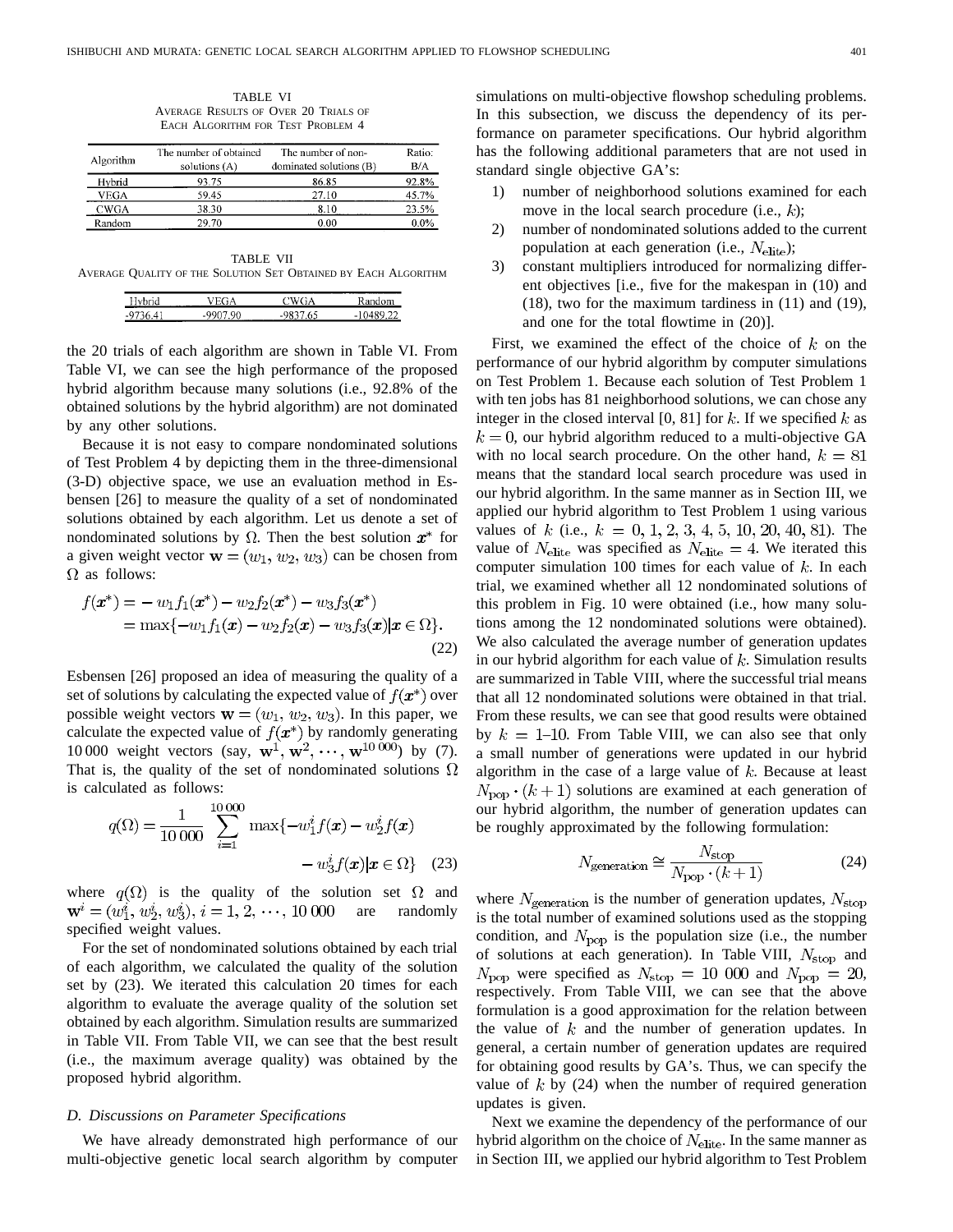TABLE VIII SIMULATION RESULTS WITH VARIOUS VALUES OF  $k$  for Test Problem 1

| The value of $k$                 |             |       |       |       |       |       |       |       | 40   |      |
|----------------------------------|-------------|-------|-------|-------|-------|-------|-------|-------|------|------|
| The number of successful trials  |             |       |       | 45    | 29    | 33    |       |       |      |      |
| The number of obtained solutions | 10.26       | 10.88 | 10.61 | 10.76 | 10.73 | 10.70 | 10.57 | 10.24 | 9.85 | 8.48 |
| The number of generation updates | 500.0 218.7 |       | 138.6 | 101.7 | 79.0  | 64.8  |       |       |      |      |

TABLE IX SIMULATION RESULTS WITH VARIOUS VALUES OF  $N_{\rm elite}$  for Test Problem 1

| The value of $N_{\text{elite}}$  |      |      |       |       |       |       |        |        |       |
|----------------------------------|------|------|-------|-------|-------|-------|--------|--------|-------|
| The number of successful trials  |      |      |       |       |       | 43    |        |        |       |
| The number of obtained solutions | 7.44 | 9.20 | 10.06 | 10.67 | 10.76 | 10.88 | I 105. | 10.76. | 10.92 |

1 using various values of  $N_{\text{elite}}$  (i.e.,  $N_{\text{elite}} = 0, 1, \dots, 9$ ). The value of k was specified as  $k = 3$ . For each value of  $N_{\text{elite}}$ , we iterated the computer simulation 100 times. Simulation results are summarized in Table IX. From Table IX, we can see that the performance of our hybrid algorithm was significantly deteriorated by specifying  $N_{\text{elite}}$  as  $N_{\text{elite}} = 0$ . This means that elite solutions play a significant role in our hybrid algorithm. We can also see that the performance of our hybrid algorithm is not sensitive to the choice of  $N_{\text{elite}}$  if  $N_{\text{elite}} > 3$ .

Finally, we examine the dependency of the performance of our hybrid algorithm on the choice of the normalization factors. Because the weight value  $w_i$  for each objective in the fitness function (4) is randomly specified whenever a pair of parent solutions are selected in our hybrid algorithm, its performance is not sensitive to the choice of the normalization factors. In the computer simulations of the previous sections, we used the normalization factors (5, 2, 1) for the makespan, the maximum tardiness, and the total flowtime, respectively. We performed the same computer simulations without the normalization factors. Simulation results by our hybrid algorithm without the normalization factors were almost the same as those with the normalization factors. Only the simulation results by CWGA were directly affected by the values of the normalization factors. This is because the fixed search direction in the CWGA is specified by the values of the normalization factors. While almost the same results were obtained by our hybrid algorithm without the normalization factors for the test problems in this paper, they may remedy the difficulty in obtaining nondominated solutions of multiobjective flowshop scheduling problems when the difference of the variance of each objective is very large. In such a case, we can determine the value of each normalization factor by the inverse of the standard deviation of the corresponding objective. The standard deviation of each objective can be estimated by randomly generating a number of schedules.

## V. CONCLUSION

In this paper, we proposed a multi-objective genetic local search algorithm. The proposed algorithm is an extension of our multi-objective GA in [9] to a hybrid algorithm. In the proposed algorithm, a local search procedure is applied to each solution generated by genetic operations. By computer

simulations on flowshop scheduling problems, high performance of the proposed algorithm was demonstrated. It was also shown that the proposed algorithm can handle a multiobjective optimization problem with a nonconvex feasible region in the objective space.

The characteristic features of the proposed hybrid algorithm can be summarized as follows.

- 1) A weighted sum of multiple objectives is used as a fitness function in a selection operation. The weight values in the fitness function are randomly specified whenever a pair of parent solutions are selected. That is, each selection is performed with a different weight vector.
- 2) A local search procedure is applied to each new solution generated by the genetic operations (i.e., selection, crossover, and mutation). The local search for each new solution is performed to maximize the fitness function that was used for selecting its parent solutions. Thus, each new solution has its own local search direction in the objective space.
- 3) In the local search, all neighborhood solutions of a current solution are not examined for each move. That is, the number of examined neighborhood solutions of a current solution is restricted in the local search. This is to prevent the local search from spending almost all available computation time.
- 4) A tentative set of nondominated solutions is stored and updated at every generation. The tentative set is stored separately from a current population. A few solutions randomly selected from the tentative set are used as a kind of elite solutions.

The proposed algorithm is simple, and its computation time is almost the same as that of a CWGA with no local search, as shown in computer simulations in Section IV. This simplicity is also an advantage of the proposed hybrid algorithm.

#### **REFERENCES**

- [1] J. H. Holland, *Adaptation in Natural and Artificial Systems.* Ann Arbor, MI: Univ. of Michigan Press, 1975.
- [2] D. E. Goldberg, *Genetic Algorithms in Search, Optimization, and Machine Learning.* Reading, MA: Addison-Wesley, 1989.
- [3] L. Davis, Ed., *Handbook of Genetic Algorithms.* New York: Van Nostrand Reinhold, 1991.